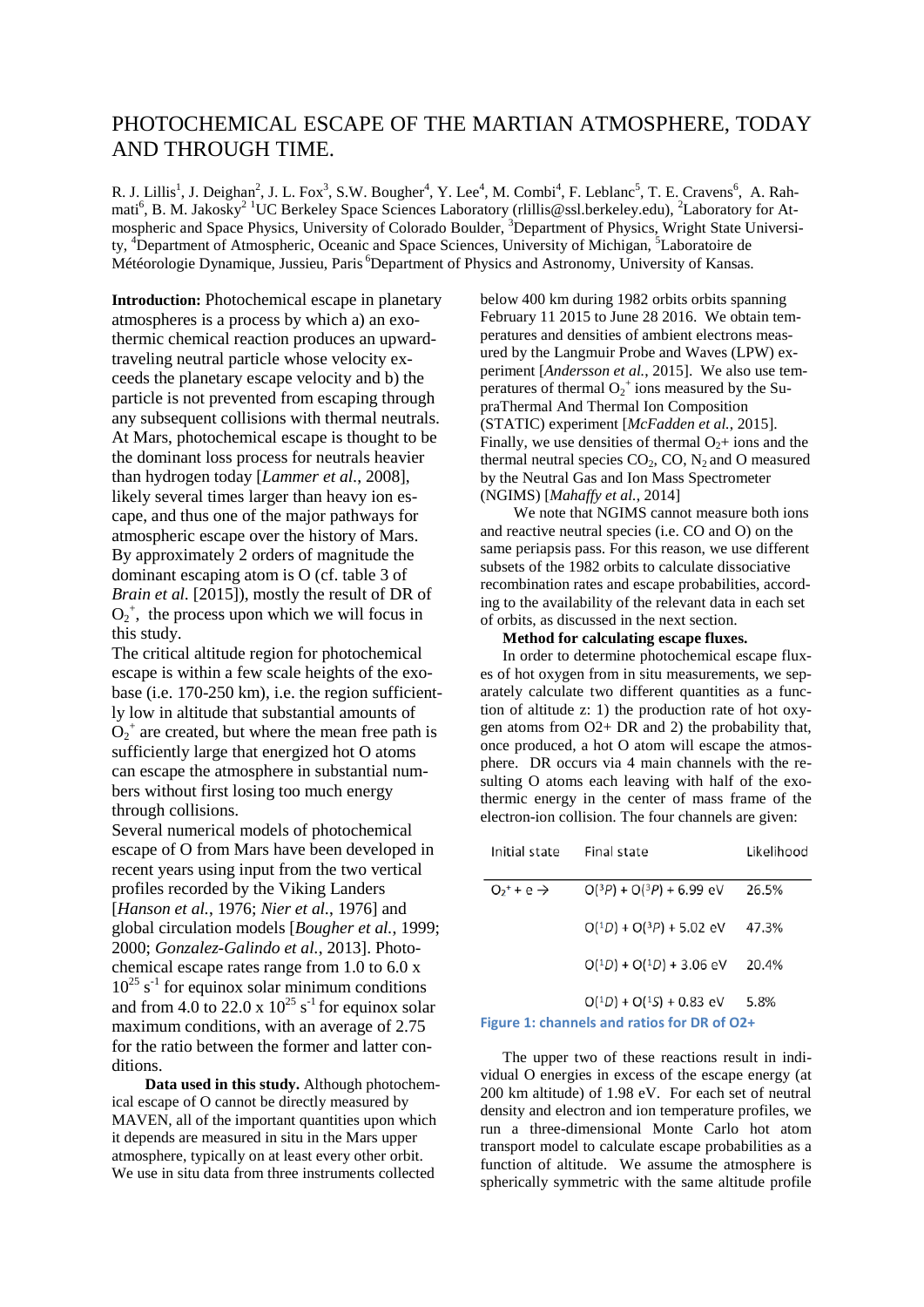everywhere. Hot O atoms start at a set altitude and are given random directions and an initial energy drawn at random from the initial energy distribution for that altitude (mentioned in the previous paragraph). They are propagated through collisions with thermal neutrals until 2500 escape, from which escape property is calculated. We run this model at each altitude starting from 400 km we work down in altitude until the escape probability falls below 5e-5.

Once we have calculated altitude profiles of the hot O production rate and the hot O escape probability, we simply multiply these two quantities together at each altitude step to get the production rate of escaping hot O. We then integrate with respect to altitude to get the hot O escape flux for that particular periapsis pass. Figure 1 is a flowchart of this calculation, relating the quantities measured by MAVEN, formulae derived from experiment, models and calculated values.



**Figure 2: Flowchart explaining calculation of hot oxygen escape from measured altitude profiles of neutral densities and ion and electron densities and temperatures.**

The profiles of all necessary quantities shown in the left magenta boxes in Figure 2 are not measured in the same orbit. Therefore, for each of the 951 orbits where we are able to determine the hot oxygen production rate profile (see the lower blue box in Figure 2), we multiply by an escape probability profile (upper blue box in Figure 2) that is the mean of the escape probability profiles determined from the previous and subsequent orbits.

**Dependence on EUV flux**: Escape fluxes show a positive trend with respect to solar EUV flux measured at Mars. Figure 3a shows all 951of the derived values of O escape flux taken with solar zenith angles less than 90° (no significant dependence of derived escape flux on solar zenith angle was observed within this range), i.e. dayside, as a function of the EUV irradiance at 30.4 nm estimated by the FISM-M model [Thiemann et al., 2016], along with binned averages and standard deviations. Power law fits to this data were then tried for a wide range of power law indices. Reduced chi-square values were calculated assuming an error of  $0.3 \times 10^7 \text{ cm}^2 \text{s}^{-1}$  for every point, which is approximately the spread in values collected within the same day. The best fit index is 2.19, but with quite a large spread (1.2 to 3.0) within

1-sigma. The dip that we see for intermediate values of 30.4 nm flux is likely due to seasonal effects, i.e. the lower atmosphere respond more slowly solar IR flux than the upper atmosphere does to solar EUV flux. Only by collecting data over multiple Mars years will we be able to disentangle seasonal from solar cycle effects.



**Figure 3: Dependence of dayside O escape fluxes on 30.4 nm EUV irradiance. We show all 951 individual derived escape flux values (small pink dots) and binned values (black diamonds) with standard deviations in each bin. All fits to this data that fall within the 1-sigma error ellipsoid are shown as gray lines, with the best fit (power law index of 1.76) shown in black.** 



**Figure 4: Extrapolation of photochemical O escape rates over Martian history. Panel a) shows the assumed history of 30.4 nm EUV irradiance, taken from** *Ribas et al.* **[2005]. Panels b) and c) shows the resulting escape rates and cumulative oxygen lost respectively, assuming the best power law fit (1.78) to EUV dependence (thick black), the range of 1-sigma power law fits, the 10<sup>th</sup> and 90th percentiles of those distributions (thin black), a linear dependence (red dashed) [***Cravens et al.***, 2016] and no EUV dependence, i.e. a simple extrapolation back in time of the present-day escape rate (blue dashed).**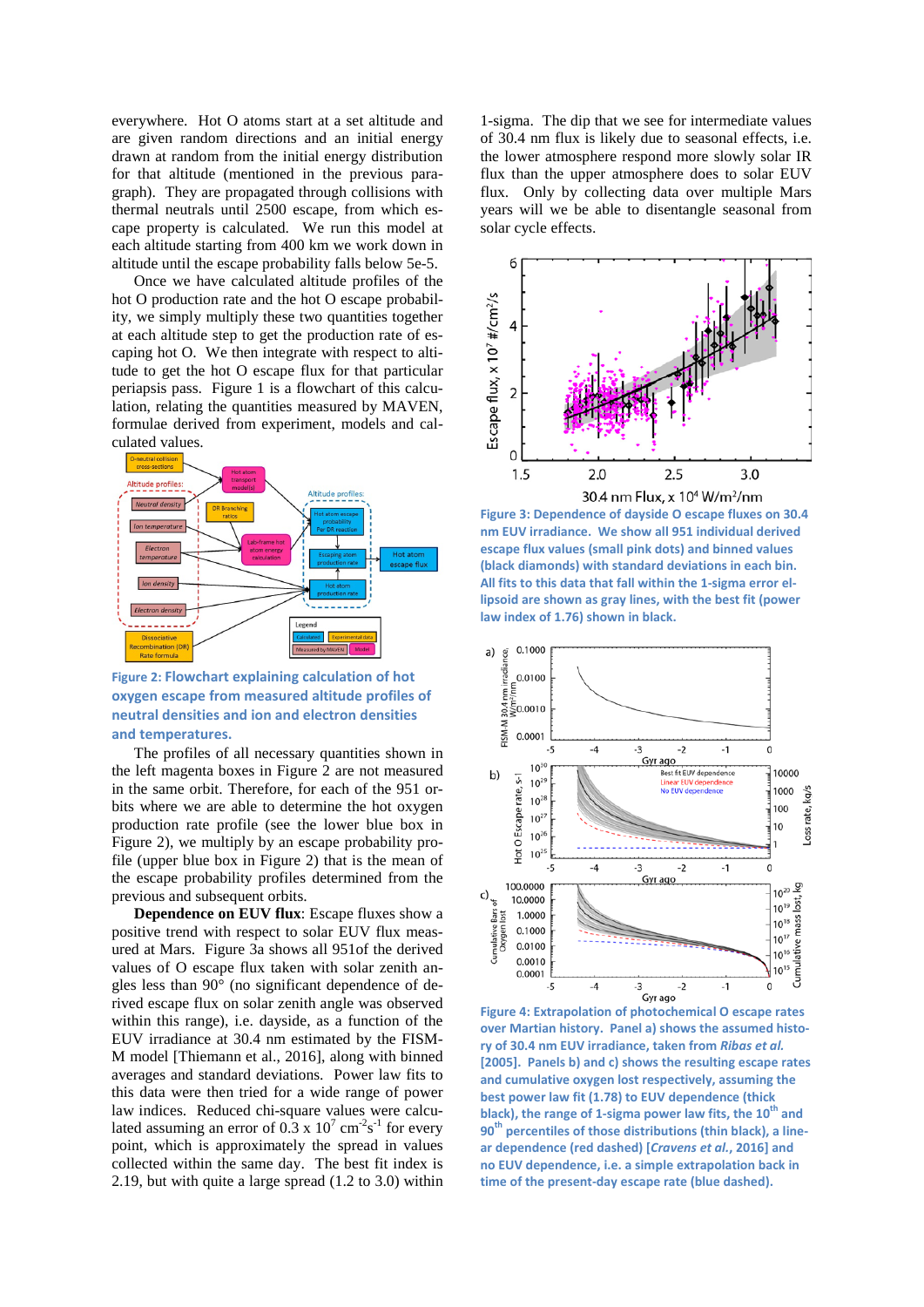**Modern-day EUV flux:** One of the prime goals of the MAVEN mission is to constrain the total loss of atmosphere over Martian history. In order to build a baseline from which we may extrapolate photochemical O escape rates backward in time, we must estimate the average escape rate over the modern epoch, i.e. over the range of solar EUV irradiance conditions that exist in the modern era. We use the weekly irradiance at 30.4 nm calculated at Mars by FISM-M since 1947 on the basis of direct measurements back to 2002, satellite measurements of solar Lyman alpha irradiance back to 1978 and ground-based measurements of F10.7 solar radio flux prior to 1978 [*Thiemann et al.*, 2016]. 80% of values lie within the range of 1.2 to 4.5 x  $10^{25}$  s<sup>-1</sup>.

**Historical Loss of atomic oxygen over time**: We now have in hand a modern-day estimate for photochemical escape rates and a range of dependences on EUV flux. This allows us to make estimates of escape rates at earlier times in solar system history. We utilize a functional form for the evolution of EUV irradiance with stellar age derived by Ribas et al. [2005] from observations of six sun-like stars with a range of ages from 0.1 to 6.7 Gyr. They determined that irradiance in the wavelength range 10- 36 nm (which encompasses the solar 30.4 nm He II line we are using) decreases as  $t^{-1.2}$ , where t is the stellar age in billions of years. We set the irradiance at  $t = 4.5$  Gyr (i.e. the present-day) to be the mean of the 30.4 nm irradiance from the 70-year reconstructed record FISM-M shown in Figure 6a: 0.000244  $W/m^2$ /nm. The resulting estimate of 30.4 nm irradiance over solar system history is shown in Figure 4a. We then use the best-fit and 1-sigma range of power law indices to extrapolate O escape rates and cumulative loss back to 4.4 Gyr ago, shown in Figure 4b and c respectively. For comparison, we also show the simplistic case of simply extrapolating current escape rates back to the early solar system (blue dashed lines) and a linear EUV dependence from the theoretical result of [*Cravens et al.*, 2016](red dashed lines).

We notice a few features in these extrapolations. The first is that the simply extrapolating current escape rates backwards in time (thereby assuming no EUV dependence) leads to unrealistically low escape rates and cumulative loss amounts. Secondly, the range of escape rates and cumulative losses is relatively narrow back to ~3 Gyr, but then rapidly increases as EUV irradiance increases, due to the broad range of power law fits that are consistent with the MAVEN data. For example, 12 times higher EUV at 4 Gyr ago leads to  $\sim$ 19 times higher escape if the power law index 1.2, but 235 times higher if the index is 2.2. Therefore, better constraining the EUV dependence of photochemical escape rates is a primary concern as more data is collected during

MAVEN's extended mission. In particular, disentangling seasonal from solar cycle effects may require more than one Mars year of observations.

## **References:**

- Andersson, L., R. E. Ergun, G. T. Delory, A. Eriksson, J. Westfall, H. Reed, J. McCauly, D. Summers, and D. Meyers (2015), The Langmuir Probe and Waves (LPW) Instrument for MAVEN, *Space Science Reviews*, *195*(1), 173- 198, doi:10.1007/s11214-015-0194-3.
- Bougher, S. W., S. Engel, R. G. Roble, and B. Foster (1999), Comparative terrestrial planet thermospheres 2. Solar cycle variation of global structure and winds at equinox, *Journal of Geophysical Research-Planets*, *104*(E7), 16591- 16611, doi:Doi 10.1029/1998je001019.
- Bougher, S. W., S. Engel, R. G. Roble, and B. Foster (2000), Comparative terrestrial planet thermospheres 3. Solar cycle variation of global structure and winds at solstices, *Journal of Geophysical Research-Planets*, *105*(E7), 17669- 17692, doi:Doi 10.1029/1999je001232.
- Brain, D. A., S. Barabash, S. W. Bougher, F. Duru, B. M. Jakosky, and R. Modolo (2015), Solar Wind Interaction and Atmospheric Escape, in *Mars book II*, edited.
- Cravens, T., et al. (2016), Oxygen escape from Mars, *Journal of Geophysical Research*, *in press*.
- Gonzalez-Galindo, F., J. Y. Chaufray, M. A. Lopez-Valverde, G. Gilli, F. Forget, F. Leblanc, R. Modolo, S. Hess, and M. Yagi (2013), Threedimensional Martian ionosphere model: I. The photochemical ionosphere below 180 km, *Journal of Geophysical Research-Planets*, *118*(10), 2105-2123, doi:Doi 10.1002/Jgre.20150.
- Hanson, W. B., S. Sanatani, and D. Zuccaro (1976), Retarding Potential Analyzer Measurements from Viking Landers, *Transactions-American Geophysical Union*, *57*(12), 966-966.
- Lammer, H., J. F. Kasting, E. Chassefiere, R. E. Johnson, Y. N. Kulikov, and F. Tian (2008), Atmospheric Escape and Evolution of Terrestrial Planets and Satellites, *Space Science Reviews*, *139*(1), 399-436, doi:10.1007/978-0-387-87825- 6\_11.
- Mahaffy, P. R., et al. (2014), The Neutral Gas and Ion Mass Spectrometer on the Mars Atmosphere and Volatile Evolution Mission, *Space Science Reviews*, *195*(1), 49-73, doi:10.1007/s11214-014- 0091-1.
- McFadden, J. P., et al. (2015), MAVEN SupraThermal and Thermal Ion Compostion (STATIC) Instrument, *Space Science Reviews*, *195*(1), 199-256, doi:10.1007/s11214-015-0175- 6.
- Nier, A. O., W. B. Hanson, A. Seiff, M. B. Mcelroy, N. W. Spencer, R. J. Duckett, T. C. D. Knight,